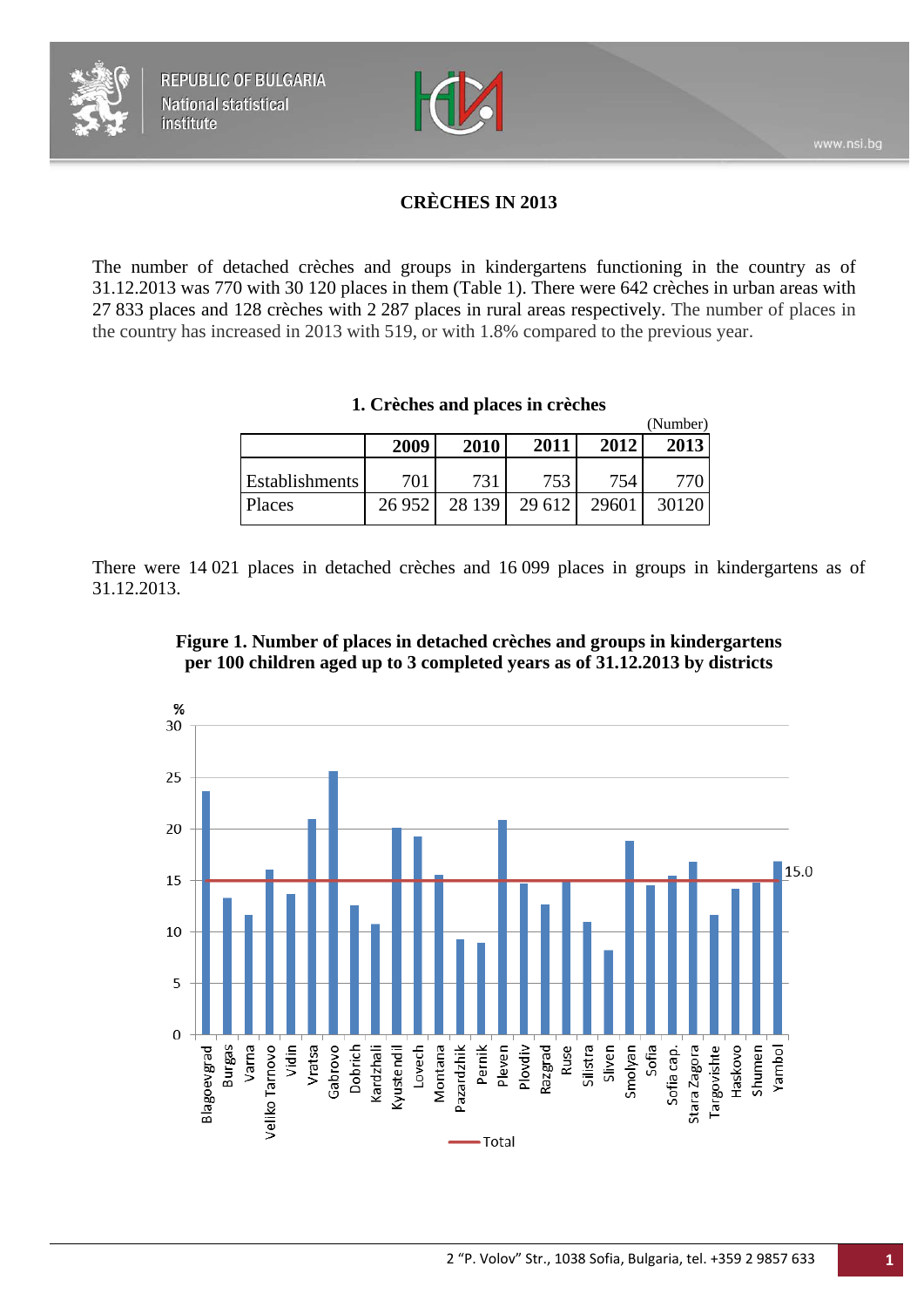



The total number of places in crèches per [1](#page-0-0)00 children aged up to 3 completed years<sup>1</sup> as of 31.12.2013 was 15 per 100 (Figure 1). The highest values were registered in districts Gabrovo (25.6 per 100 children), Blagoevgrad (23.7 per 100 children) and Vratsa (21.0 per 100 children). Lowest values were indicated for districts: Sliven (8.3 per 100 children), Pernik (9.0 per 100 children) and Pazardzhik (9.4 per 100 children).

The number of children new entrants in detached crèches and groups in kindergartens in 2013 was 28 479 or 737 children less than the children new entrants in 2012. 31 199 children were accommodated there at the end of the year (Table 2). 16 122 of them were boys, and - 15 077 girls. The number of children accommodated in crèches as of 31.12.2013 has decreased by 0.9% compared to the end of 2012.

### **2. Children in crèches**

|                          |       |       |       |      | (Number)    |
|--------------------------|-------|-------|-------|------|-------------|
|                          | 2009  | 2010  | 2011  | 2012 | 2013        |
| Entrants during the year | 27395 | 27026 | 29380 |      | 29216 28479 |
|                          |       | 29507 | 31611 |      | 31474 31199 |
| Children, as of 31.12.   | 30066 |       |       |      |             |

The distribution of children raised in crèches by age remains without changes in 2013. The highest was the share of children aged 2 years - 77.9%, the share of children aged 1 year was 19.0%. The smallest was the share of children aged up to 1 year - 66 persons or 0.2%. The number of children aged 3 years and over was 898 or 2.9% (Figure 2).

### **Figure 2. Structure of children accommodated in crèches as of 31.12. 2013 by age**



<span id="page-1-0"></span><sup>&</sup>lt;sup>1</sup> The coefficient was expressed by ratio of the number of places in detached crèches and groups in kindergartens per 100 of children aged up to 3 completed years.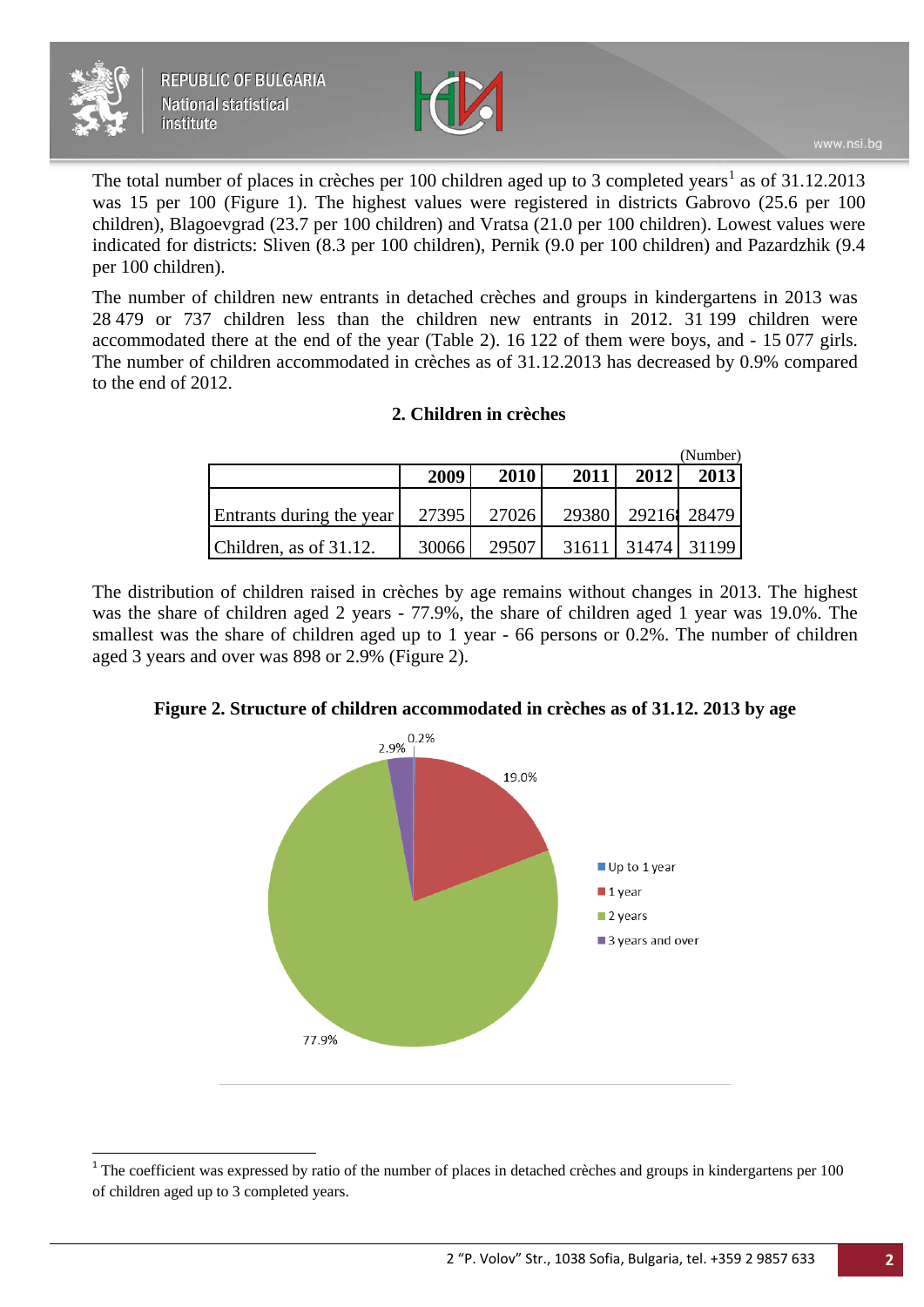$\overline{a}$ 



The coverage<sup>[1](#page-1-0)</sup> of children brought up in crèches at the end of 2013 was 15.6%, as it remains without changes compared to previous year. The coverage of children aged 2 years was 35.4 % and the coverage of children aged 1 year at the end of 2012 was 8.8% (Figure 3).



**Figure 3. Coverage of children brought up in crèches and groups in kindergartens as of 31.12.**

7 129 persons were working on a basic labour contract in crèches at the end of 2013 in order to ensure conditions for physical and mental development and education of the children. The number of medical specialists on Health care was 3 811. The most of them were nurses (3 643) and midwives (138). The attendance of children was provided by 3 311 persons - non-medical personnel (Table 3).

|      |                                            |                       |                 | (Number)  |
|------|--------------------------------------------|-----------------------|-----------------|-----------|
|      | <b>Medical specialists on Health cares</b> | Other non-<br>medical |                 |           |
| Year | Of which:                                  |                       |                 |           |
|      | <b>Total</b>                               | <b>Nurses</b>         | <b>Midwives</b> | personnel |
| 2009 | 3801                                       | 3671                  | 97              | 2947      |
| 2010 | 3783                                       | 3654                  | 100             | 3121      |
| 2011 | 3838                                       | 3692                  | 114             | 3215      |
| 2012 | 3803                                       | 3652                  | 123             | 3274      |
| 2013 | 3811                                       | 3643                  | 138             | 3311      |

#### **3. Medical specialists on Health care and non-medical personnel in crèches as of 31.12**

 $1$  The indicator was expressed by ratio of the number of children aged up to 3 years brought up in detached crèches and groups in kindergartens per 100 of children of the same age group of the total population.